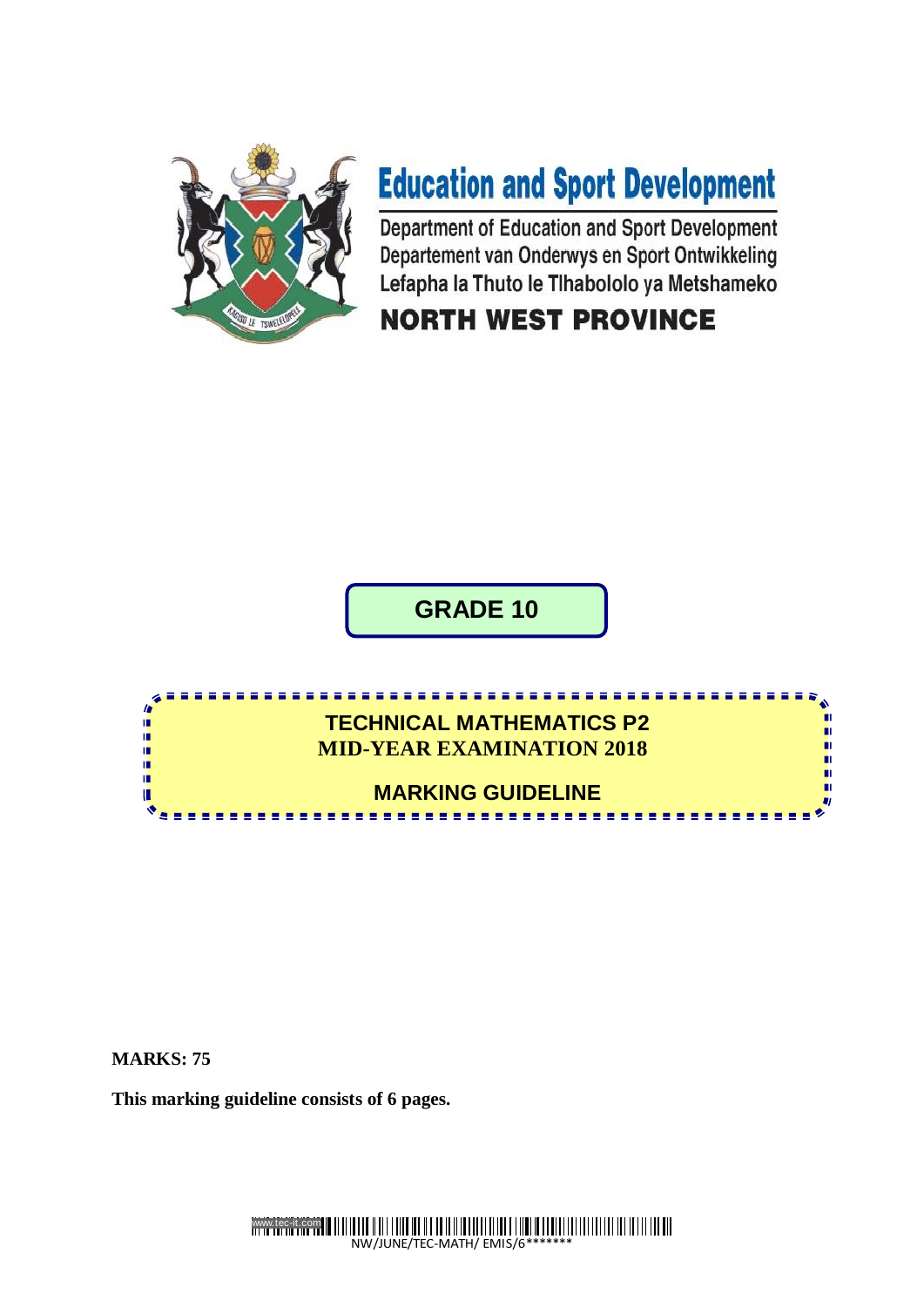| <b>QUESTION 1</b> |                                                                                                                                 |                                                                                                   |  |  |
|-------------------|---------------------------------------------------------------------------------------------------------------------------------|---------------------------------------------------------------------------------------------------|--|--|
| $1.1.1\,$         | $\sin \alpha = \frac{3}{5}$                                                                                                     | $\checkmark$ answer<br>(1)                                                                        |  |  |
| 1.1.2             | sec $\alpha = \frac{5}{4}$                                                                                                      | $\checkmark$ answer<br>(1)                                                                        |  |  |
| 1.2.1             | $sin(62^{\circ} + 28^{\circ})$                                                                                                  | $\checkmark$ substitution                                                                         |  |  |
|                   | $=$ sin 90 $^{\circ}$                                                                                                           |                                                                                                   |  |  |
|                   | $=1$                                                                                                                            | $\checkmark$ answer<br>(2)                                                                        |  |  |
| 1.2.2             | $sin 62^\circ$<br>$5 \cot 28^\circ + \frac{1}{2}$                                                                               | $\checkmark$ substitution                                                                         |  |  |
|                   |                                                                                                                                 |                                                                                                   |  |  |
|                   | $= 9,845106123$                                                                                                                 | $\checkmark$ answer<br>(2)                                                                        |  |  |
|                   | $\approx$ 9,85                                                                                                                  |                                                                                                   |  |  |
| 1.3.1             | $3 \cos x = 1.5$                                                                                                                |                                                                                                   |  |  |
|                   | $\cos x = \frac{1}{2}$                                                                                                          | $\checkmark$ cos x = $\frac{1,5}{3}$                                                              |  |  |
|                   | $x = 60^{\circ}$                                                                                                                | $\checkmark$ answer<br>(2)                                                                        |  |  |
| 1.3.2             | $\tan (2x + 15^{\circ}) = 3$                                                                                                    |                                                                                                   |  |  |
|                   | $2x + 15^{\circ} = 71,56505118^{\circ}$                                                                                         | $\frac{6}{2x+15^{\circ}}$                                                                         |  |  |
|                   | $2x = 56,56505118^{\circ}$                                                                                                      | $= 71,56505118$ °                                                                                 |  |  |
|                   | $x = 28,28252559$ °                                                                                                             | $\checkmark$ answer                                                                               |  |  |
|                   | $x \approx 28^{\circ}$                                                                                                          | (2)                                                                                               |  |  |
| 1.4.1             | $\cos \theta = \frac{5}{13}$<br>5<br>$\theta$<br>$\boldsymbol{\mathcal{X}}$<br>13<br>$y^2 = 13^2 - 5^2$<br>$= 144$<br>$y = -12$ | $\checkmark$ cos $\theta = \frac{5}{13}$<br>$\checkmark$ correct quadrant<br>$\checkmark$ y = -12 |  |  |
|                   | $\cot \theta = -\frac{5}{12} = \frac{-5}{12}$                                                                                   | $\checkmark$ cot $\theta = \frac{5}{-12}$<br>(4)                                                  |  |  |

www.tec-it.com NW/JUNE/TEC-MATH/ EMIS/6\*\*\*\*\*\*\*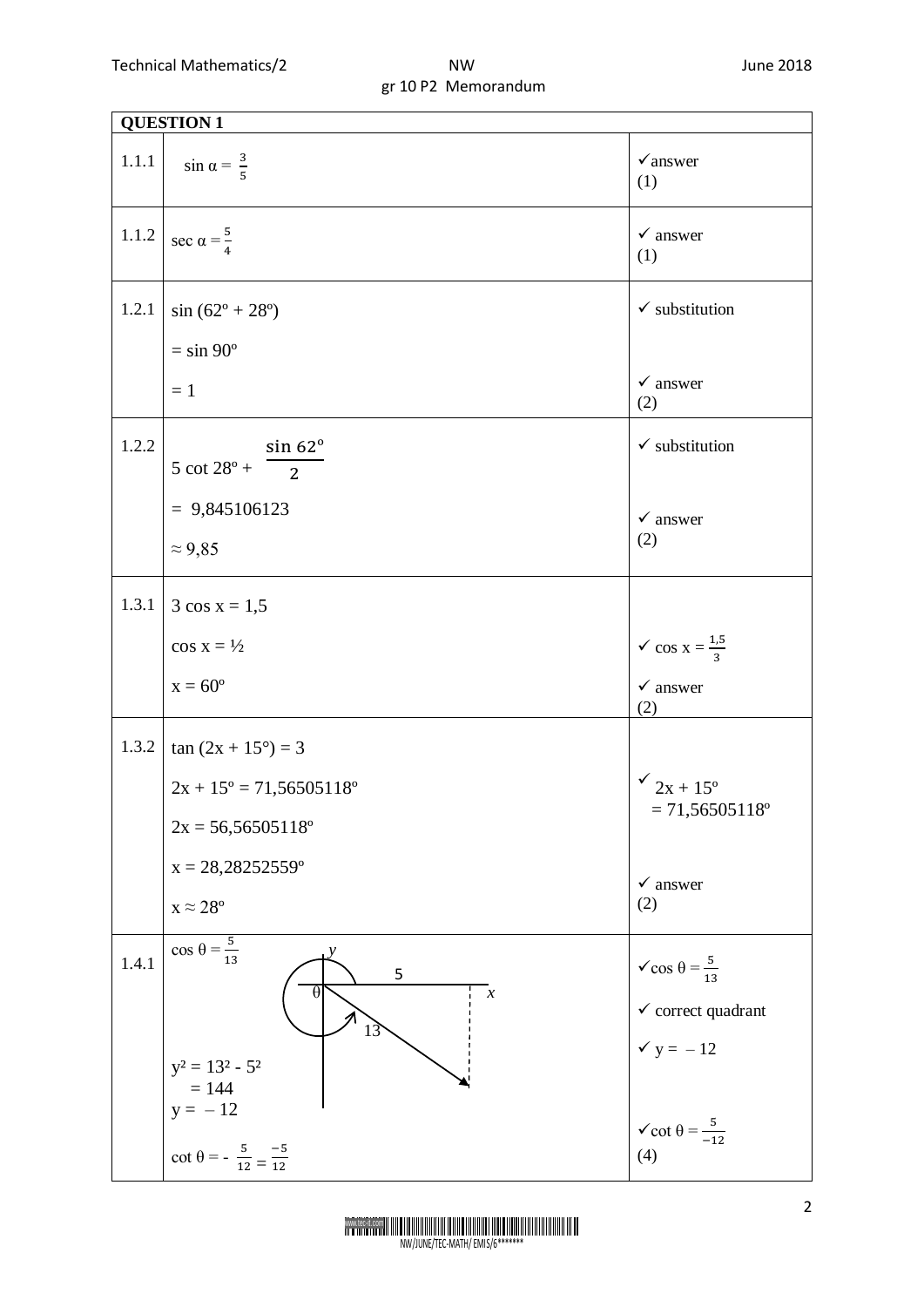|       | 1.4.2 $\sin \theta + \cos \theta$            |                                                                                         |
|-------|----------------------------------------------|-----------------------------------------------------------------------------------------|
|       | $=\frac{-12}{13}+\frac{5}{13}$               | $\checkmark$ substitution                                                               |
|       | $=-\frac{7}{13}$                             | $\checkmark$ answer                                                                     |
|       |                                              | (2)                                                                                     |
|       |                                              | $[16]$                                                                                  |
|       | <b>QUESTION 2</b>                            |                                                                                         |
|       | 2.1.1 $\frac{AB}{BC} = \tan 32.01^{\circ}$   | $\checkmark$ correct ratio (tan)                                                        |
|       | $\frac{AB}{8}$ = tan 32,01°                  | $\checkmark$ substitution                                                               |
|       | $AB \approx 5$ m                             | $\checkmark$ answer<br>(3)                                                              |
| 2.1.2 | $\frac{AC}{BC}$ = sec 32,01°                 | $\checkmark$ substitution                                                               |
|       | $\frac{AC}{8}$ = sec 32,01°                  | $\checkmark$ answer                                                                     |
|       | $AC = 9,434456295$<br>$AC \approx 9,43$ m    | (2)                                                                                     |
|       | <b>OR</b>                                    | <b>OR</b>                                                                               |
|       | $AC^2 = AB^2 + BC^2$<br>$AC^2 = (5)^2 + 8^2$ | $\checkmark$ substitution                                                               |
|       | $AC^2 = 89$                                  | $\checkmark$ answer                                                                     |
|       | $AC \approx 9,43m$                           | (2)                                                                                     |
| 2.2.1 | $\cos 6.5^{\circ} = \frac{100}{AD}$          | $\sqrt{\cos 6,5^{\circ}} = \frac{100}{AD}$                                              |
|       |                                              |                                                                                         |
|       | $AD = \frac{10}{\cos 6, 5^0}$                | $\angle AD = \frac{10}{\cos 6.5^\circ}$                                                 |
|       | $AD = 100,65m$                               |                                                                                         |
|       |                                              | $\checkmark$ answer                                                                     |
|       |                                              | (3)                                                                                     |
|       |                                              |                                                                                         |
| 2.2.2 |                                              |                                                                                         |
|       | $\tan 6.5^{\circ} = \frac{CD}{100}$          | $\checkmark$ tan 6,5 <sup>0</sup> = $\frac{\text{CD}}{100}$<br>$\checkmark$ CD = 11,39m |
|       | $CD = 11,39m$                                |                                                                                         |
|       |                                              |                                                                                         |
|       |                                              |                                                                                         |
|       | $\tan 18.7^\circ = \frac{BC}{100}$           | $\checkmark$ BC = 33,85 m                                                               |
|       | $BC = 33,85m$                                | $\checkmark$ answer                                                                     |
|       | $\therefore$ Height of building = 11,39 m    | (4)                                                                                     |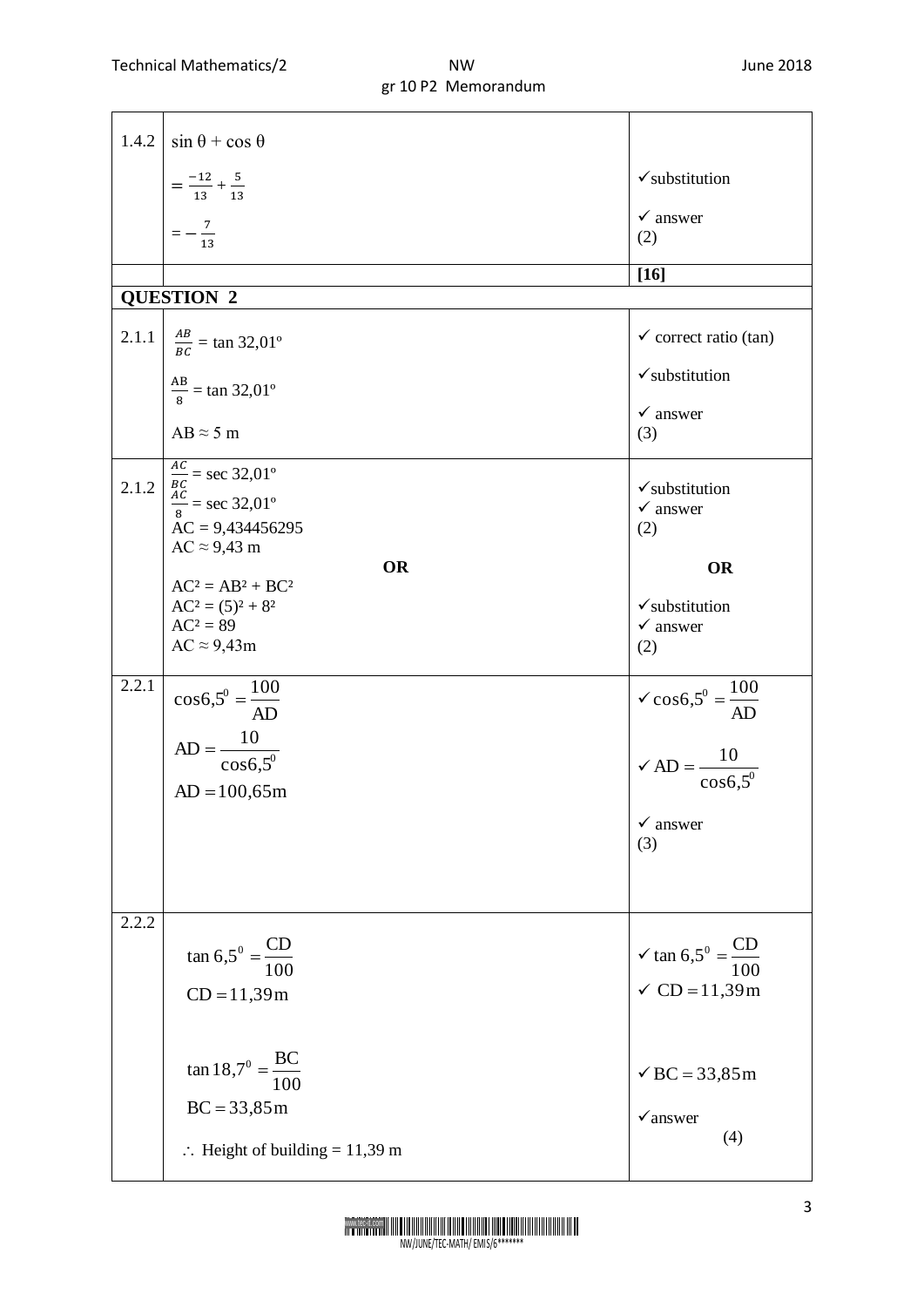| 2.2.3            |                                                                                                                      |                                                                                                                                                         |  |
|------------------|----------------------------------------------------------------------------------------------------------------------|---------------------------------------------------------------------------------------------------------------------------------------------------------|--|
|                  | Area of ABD = $\frac{1}{2}$ base × height                                                                            | $\checkmark$ formula                                                                                                                                    |  |
|                  |                                                                                                                      | $\checkmark$ substitution                                                                                                                               |  |
|                  | $=\frac{1}{2}(45,24)(100)$                                                                                           | $\checkmark$ answer (3)                                                                                                                                 |  |
|                  | $= 2262 m2$                                                                                                          |                                                                                                                                                         |  |
|                  |                                                                                                                      | $[16]$                                                                                                                                                  |  |
| 3.1              | <b>QUESTION 3</b>                                                                                                    |                                                                                                                                                         |  |
|                  | 2<br>х<br>C<br>210° 240° 270° 300° 330°<br>90° 120° 150°<br>$30^\circ$<br>$60^\circ$<br>$\mathbf{r}$<br>f<br>g<br>-2 | $\checkmark$ f(x) asymptotes<br>$\checkmark$ x axis<br>$\checkmark$ y axis<br>$\check{g}(x)$ shape<br>$\checkmark$ x axis<br>$\checkmark$ y axis<br>(6) |  |
|                  |                                                                                                                      |                                                                                                                                                         |  |
| $\overline{3.2}$ | $y \in [-2;0]$ or $-2 \le y \le 0$                                                                                   | $\sqrt{\ }$ notation                                                                                                                                    |  |
|                  |                                                                                                                      | $\checkmark$ end points/ extreme                                                                                                                        |  |
|                  |                                                                                                                      | vlaues<br>(2)                                                                                                                                           |  |
| 3.3              | $x = 0^{\circ}$ and $x = 180^{\circ}$                                                                                | $\sqrt{x} = 0^{\circ}$                                                                                                                                  |  |
|                  |                                                                                                                      | $\checkmark_x = 180^\circ$                                                                                                                              |  |
|                  |                                                                                                                      | (2)                                                                                                                                                     |  |
| 3.4              | $90^{\circ} < x < 162^{\circ}$                                                                                       | $\checkmark$ extreme values                                                                                                                             |  |
|                  |                                                                                                                      | $\checkmark$ notation                                                                                                                                   |  |
|                  |                                                                                                                      | (2)                                                                                                                                                     |  |
|                  |                                                                                                                      | $[12]$                                                                                                                                                  |  |
|                  | <b>QUESTION 4</b>                                                                                                    |                                                                                                                                                         |  |
| 4.1.1            | $x = 53^\circ$ [alt \[xetasisfsum single \text{ s, PQ//RS]                                                           | $\checkmark$ x = 53° $\checkmark$ reason (2)                                                                                                            |  |
| 4.1.2            | $y = 180^\circ - 104^\circ$ [co int. $\angle$ 's, PQ//RS]                                                            | $\checkmark$ y = 76 <sup>o</sup>                                                                                                                        |  |
|                  | $= 76^{\circ}$                                                                                                       | $\checkmark$ reason<br>(2)                                                                                                                              |  |
| 4.1.3            | $z = 180^{\circ} - 149^{\circ}$ [ $\angle$ 's on a str. Line]                                                        | $\sqrt{z} = 31^{\circ}$                                                                                                                                 |  |
|                  |                                                                                                                      | $\checkmark$ reason<br>(2)                                                                                                                              |  |
|                  | $=31^{\circ}$                                                                                                        |                                                                                                                                                         |  |
| 4.2.1            | $B\hat{A}D = 180^{\circ} - 65^{\circ}$ [co int. $\angle$ 's, AB//DC]                                                 | $\overrightarrow{BAD} = 115^\circ$                                                                                                                      |  |
|                  |                                                                                                                      | $\checkmark$ reason<br>(2)                                                                                                                              |  |
|                  | $= 115^{\circ}$                                                                                                      |                                                                                                                                                         |  |
| 4.2.2            | $\hat{BCD} = 115^{\circ}$<br>[co int. $\angle$ 's, AB//DC]                                                           | $\sqrt{\text{statement}} + \text{reason}$                                                                                                               |  |
|                  |                                                                                                                      |                                                                                                                                                         |  |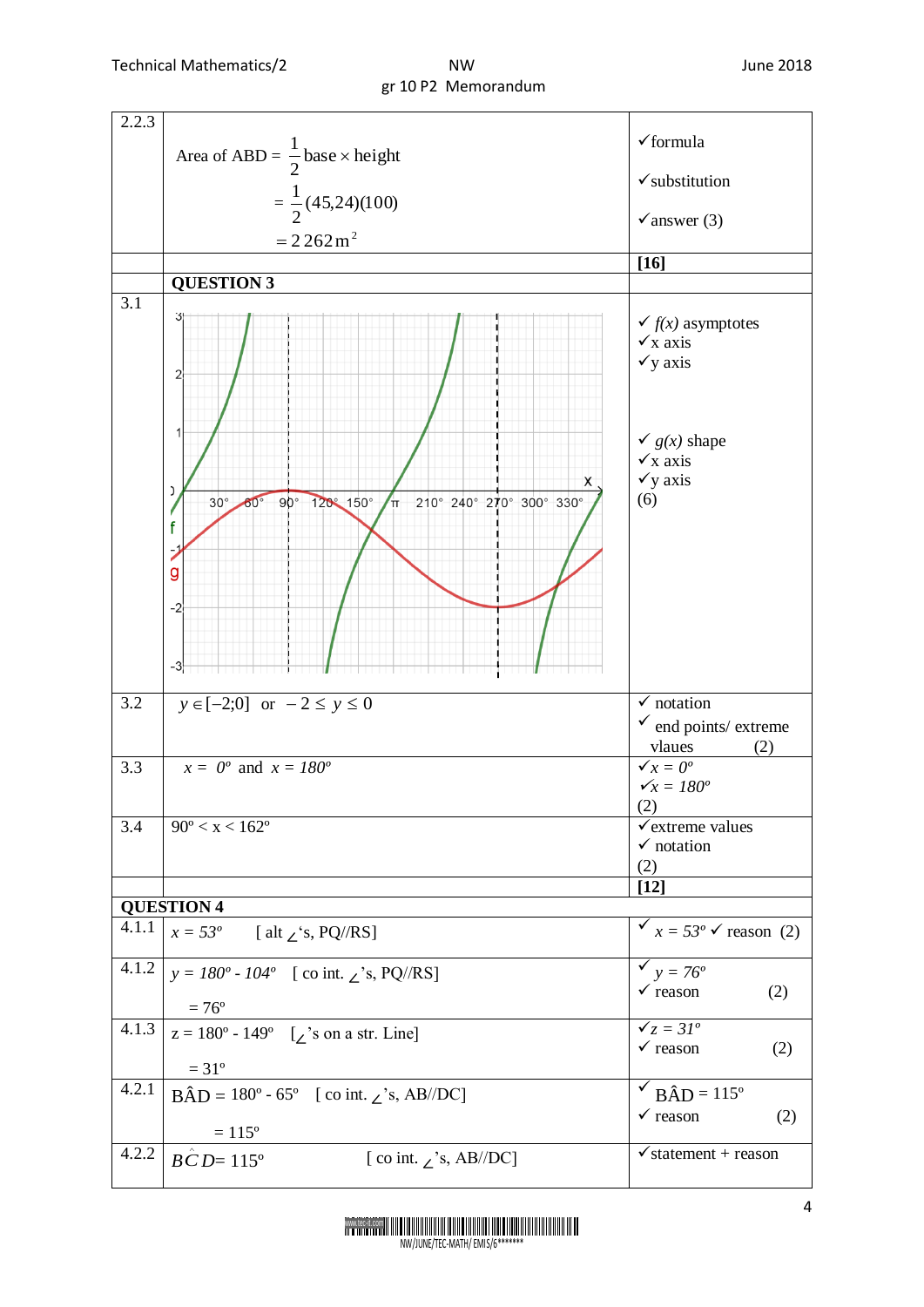### gr 10 P2 Memorandum

|       |                                                                     | $x+2x+5+115^{\circ} = 180^{\circ}$ [z's on str. Line]                            | $\checkmark$ x = 20 <sup>o</sup>           |  |  |
|-------|---------------------------------------------------------------------|----------------------------------------------------------------------------------|--------------------------------------------|--|--|
|       |                                                                     |                                                                                  | (2)                                        |  |  |
|       | $3x = 60^{\circ}$                                                   |                                                                                  |                                            |  |  |
|       | $x=20^o$                                                            | <b>OR</b>                                                                        | <b>OR</b>                                  |  |  |
|       |                                                                     |                                                                                  | $\checkmark$ statement + reason            |  |  |
|       | $x + 2x + 5 = 65^{\circ}$                                           | [alt $\angle$ 's, AB//DC]                                                        | $\times x = 20^{\circ}$                    |  |  |
|       | $3x = 60^{\circ}$                                                   |                                                                                  | (2)                                        |  |  |
|       | $x=20^o$                                                            |                                                                                  |                                            |  |  |
|       |                                                                     |                                                                                  |                                            |  |  |
| 4.2.3 | $BCF = x + 2x + 5^0$                                                |                                                                                  | $\checkmark$ method                        |  |  |
|       |                                                                     |                                                                                  | $\checkmark$ answer                        |  |  |
|       | $= 3x + 5^{0}$                                                      |                                                                                  |                                            |  |  |
|       | $=3(20^{0})+5^{0}$                                                  |                                                                                  |                                            |  |  |
|       | $= 65^0$                                                            |                                                                                  |                                            |  |  |
|       | <b>OR</b>                                                           |                                                                                  |                                            |  |  |
|       |                                                                     |                                                                                  |                                            |  |  |
|       |                                                                     | $BCF = 65^{\circ}$ [corresp/Alt $\angle$ s; AB//DC]                              | $\checkmark$ Statement $\checkmark$ Reason |  |  |
|       |                                                                     |                                                                                  | (2)                                        |  |  |
|       |                                                                     |                                                                                  | $[12]$                                     |  |  |
|       |                                                                     |                                                                                  |                                            |  |  |
|       | <b>QUESTION 5</b>                                                   |                                                                                  |                                            |  |  |
| 5.1   | <b>SAS</b><br><b>SSS</b>                                            |                                                                                  | $\checkmark$ any one of the<br>reasons     |  |  |
|       | AAS                                                                 |                                                                                  | (1)                                        |  |  |
|       | <b>RHS</b>                                                          |                                                                                  |                                            |  |  |
|       |                                                                     |                                                                                  |                                            |  |  |
| 5.2.1 |                                                                     | $H\hat{G}F = 360^{\circ} - 243,43^{\circ}$ [rotation] or [angles around a point] | $\checkmark$ reason                        |  |  |
|       | $= 166,57$ °                                                        |                                                                                  | $\sqrt{a}$ nswer                           |  |  |
|       |                                                                     |                                                                                  | (2)                                        |  |  |
| 5.2.2 | In $\triangle$ HEF and $\triangle$ HFG<br>$\hat{E} = H\hat{G}F$     | both = $166,57^{\circ}$                                                          | $\checkmark$ statement + reason            |  |  |
|       | $E\hat{H}F = HFG$                                                   |                                                                                  | $\checkmark$ statement + reason            |  |  |
|       | $HF = HF$                                                           | alt. $\angle$ 's, EH//FG<br>common side                                          | $\checkmark$ statement + reason            |  |  |
|       |                                                                     |                                                                                  | $\checkmark$ statement + reason            |  |  |
| 5.2.3 | $HEF \equiv \Delta HFG$<br>EFGH is a $\mathbb{R}^m$                 | $\angle;\angle$ :S                                                               | (4)<br>$\sqrt{7}$                          |  |  |
|       | One pair of opposite $\leq$ 's are equal and opposite sides are $=$ |                                                                                  | $\checkmark$ reason                        |  |  |
|       | (from Congruency)                                                   | (2)                                                                              |                                            |  |  |
|       | <b>QUESTION 6</b>                                                   |                                                                                  |                                            |  |  |
| 6.1   | E is on AD and B is on AC                                           |                                                                                  |                                            |  |  |
|       | EB//DC                                                              |                                                                                  |                                            |  |  |
|       |                                                                     | given                                                                            |                                            |  |  |
|       | $\angle AEB = EDC$                                                  | [corresponding $\angle$ , EB//DC]                                                | $\checkmark$ proving similarity            |  |  |
|       |                                                                     |                                                                                  |                                            |  |  |
|       | $ABE = B\hat{C}D$                                                   | [corresponding $\angle$ , EB//DC]                                                |                                            |  |  |
|       |                                                                     |                                                                                  |                                            |  |  |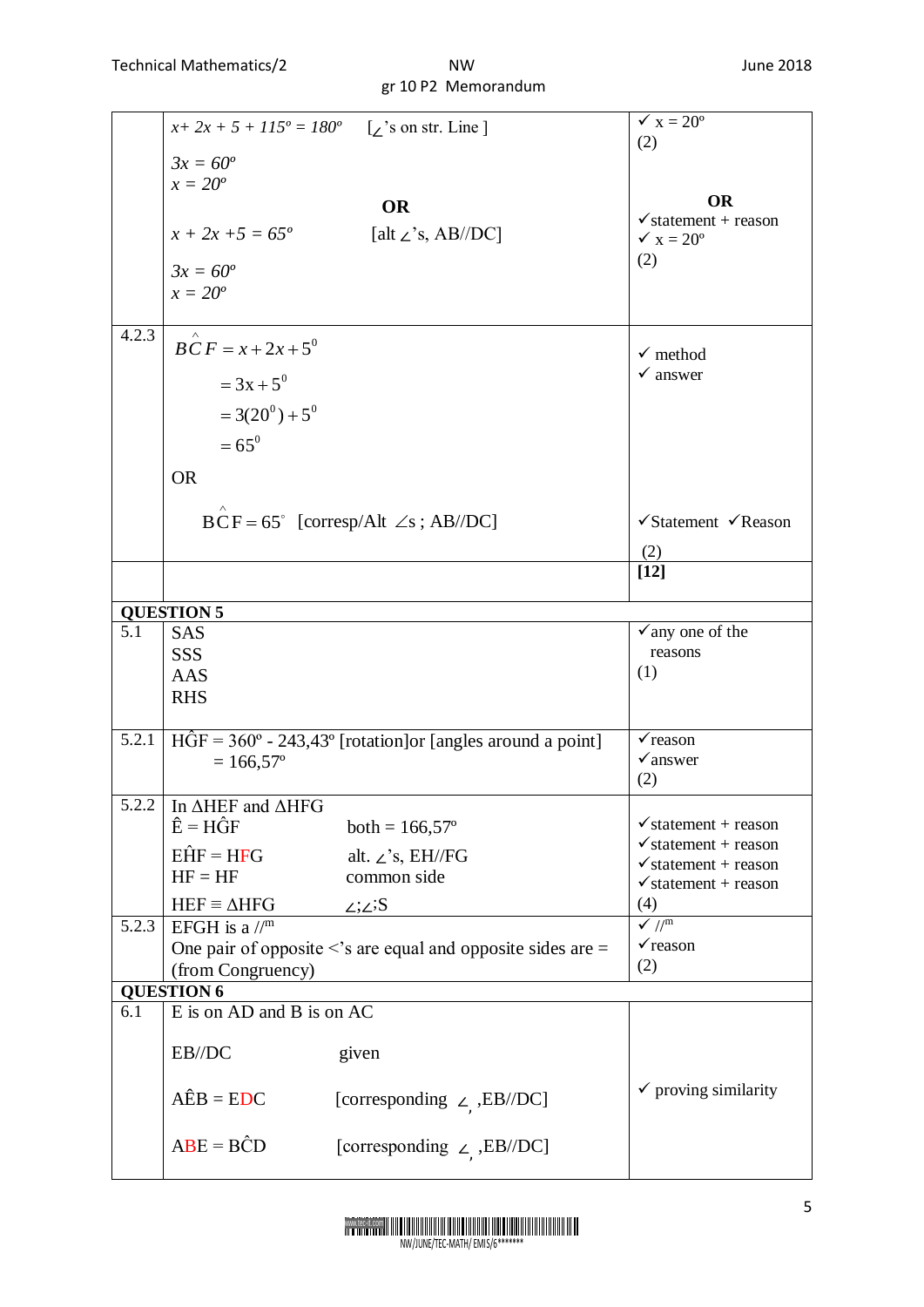## gr 10 P2 Memorandum

|     | $AB = 16$                                                                  | $\checkmark$ answer<br>(5)        |
|-----|----------------------------------------------------------------------------|-----------------------------------|
| 6.2 | $rac{AE}{AD} = \frac{EB}{DC}$ $\triangle AEB$ /// $\triangle ADC$ ; EB//DC | $\checkmark$ Statement and reason |
|     |                                                                            |                                   |
|     | $\frac{10}{AD} = \frac{6}{9}$                                              | $\checkmark$ substitution         |
|     | $AD = 15$ units                                                            | $\sqrt{a}$ nswer AD               |
|     | $ED = AD - AE$                                                             | $\checkmark$ subtraction          |
|     | $= 15 - 10$                                                                | $\checkmark$ answer               |
|     | $= 5$                                                                      | (5)                               |
|     |                                                                            | <b>TOTAL 75</b>                   |